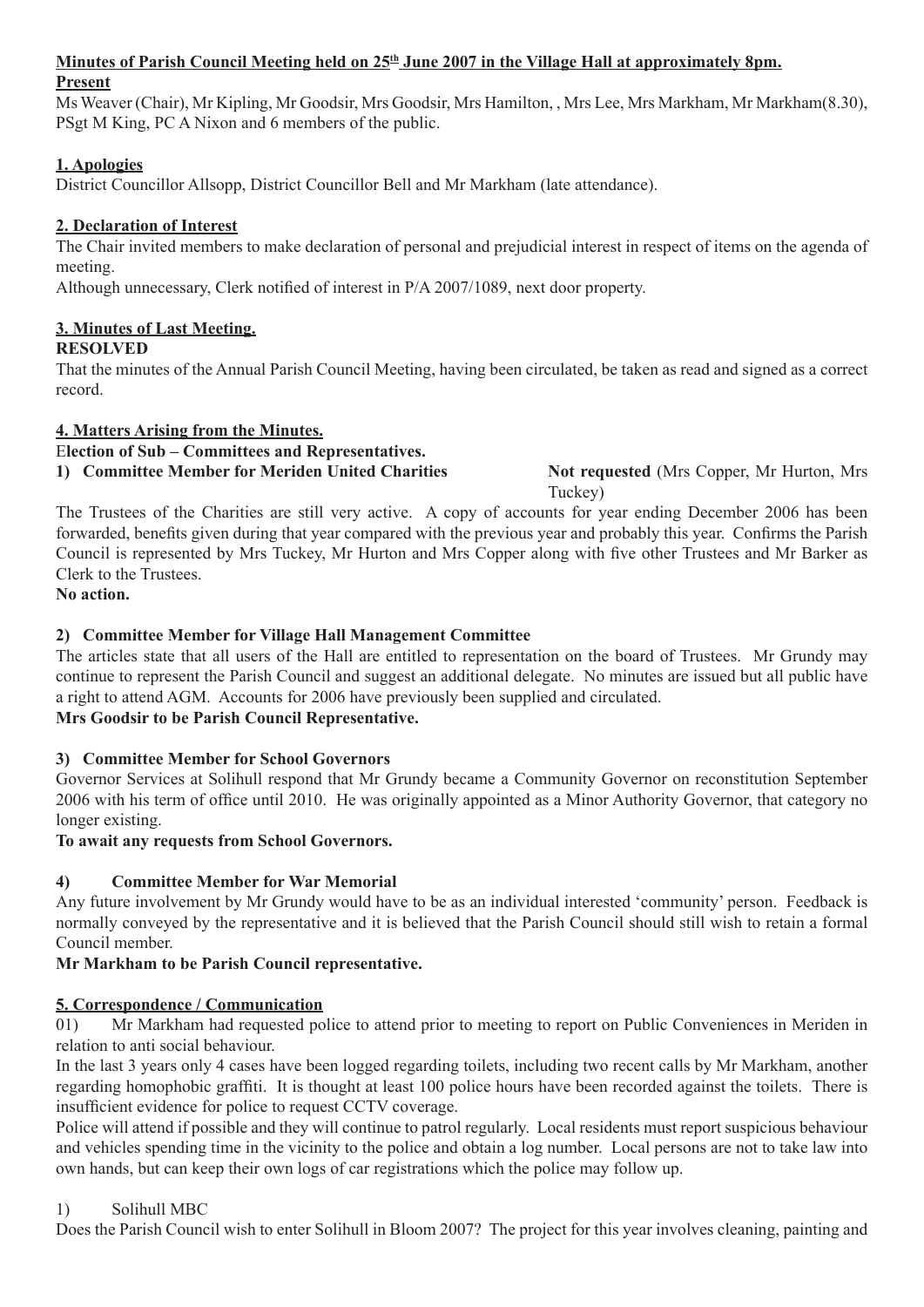improving the planted area around the Centre Cross. Clearing Cross of moss, replacing soil and summer planting to be started mid May by Mr Ball. The outer rail to be painted by Mr Hick after planting completed. Match Funding up to  $£250$  has been agreed by Solihull for this project. Entry by  $22<sup>nd</sup>$  June.

### **RATIFIED**

To enter Solihull in Bloom competition.

2) Warwickshire, Solihull, Birmingham Training Partnership.

Induction Courses for new Clerks & Councillors at various locations, nearest at Castle Bromwich 20<sup>th</sup> October. Form received for course 15th September, Town Hall. Royal Leamington Spa, £30 per delegate. Any names? Dates Councillors are likely to attend.

Also Code of Conduct Training.

### **NAMES & DATES**

Leamington Spa, 15<sup>th</sup> September, Ms Weaver, Mr Goodsir, Mrs Hamilton, Mrs Lee, Mrs Markham and Mr Markham. Castle Bromwich, 20<sup>th</sup> October, Mrs Goodsir.

Code of Conduct training has been attended by Clerk and Mrs Hamilton. Mrs Lee and Ms Weaver have booked.

### 3) Solihull MBC

Report from Rural Footpaths Ranger showing summary of work within Meriden over last quarter, on circulation.

### 4) Solihull MBC

As requested the Tree Officer was asked to attend site meeting to discuss two TPOs on planning applications. The Tree Officer himself has gone on long term sick and his senior does not recommend site visits as this can be misunderstood and pressure can be exerted on Officer. Parish Councillors are consulted and therefore have an opportunity to make a response.

Information sheet on Tree Preservation Orders and latest available list of trees in Meriden for each Councillor.

### 5) Solihull MBC

The Council has redrafted 'Notice of Intention' and 'the Order' relating to Dog Control Order 2007. Copy of Draft Order, notice of intent and map to be circulated. All representations to be received by 29<sup>th</sup> June. Copy for each Councillor. Previous response: To request consultation if it is intended to erect many signs around village.

#### 6) Solihull MBC

Application for a modification order to add a public footpath Birmingham Road to Maxstoke Lane, Meriden. Submissions have been made, a request for users of the footpath between 1971 and 1991 was placed in the 'Mag,' numerous contacts made with Solihull and further evidence is still required.

Councillors to chase any other known residents who may have used footpath during period 1971-1991.

# 7) Solihull MBC

Four tenders were received in connection with the appointment of Agents for the sale of Meriden Playing Fields. Donaldsons tender scored the highest and it is thought this is the most economically advantageous offer and it is proposed to appoint Donaldsons to arrange the marketing and disposal of the land at Maxstoke Lane and would be grateful for the Parish Council's approval. The Council will look to market the land in late summer and aim for completion by April 2008.

Copy of Development Agreement for each Councillor.

# **RESOLVED**

To approve Donaldsons as Agents. (For: MH, ML, SM, RW; Against: GG, SG; Abstention: RK).

#### 8) Berkswell Association for the Prosecution of Felons

Result and report of Best Kept Village competition held 14<sup>th</sup> May. Barston won and Meriden came fourth. Copy is on circulation with copies for Mrs Goodsir and Mr Grundy.

#### 9) Meriden Cricket Club

Members advise the existing playing fields are not in a condition for safe cricket to be played. They will now be using Barkers Butts ground but still need the roll up pitch and therefore financial help and enclose a copy of the invoice. **RESOLVED**

To ask why the Playing Fields are now longer suitable for cricket.

#### **6. Receive Reports.**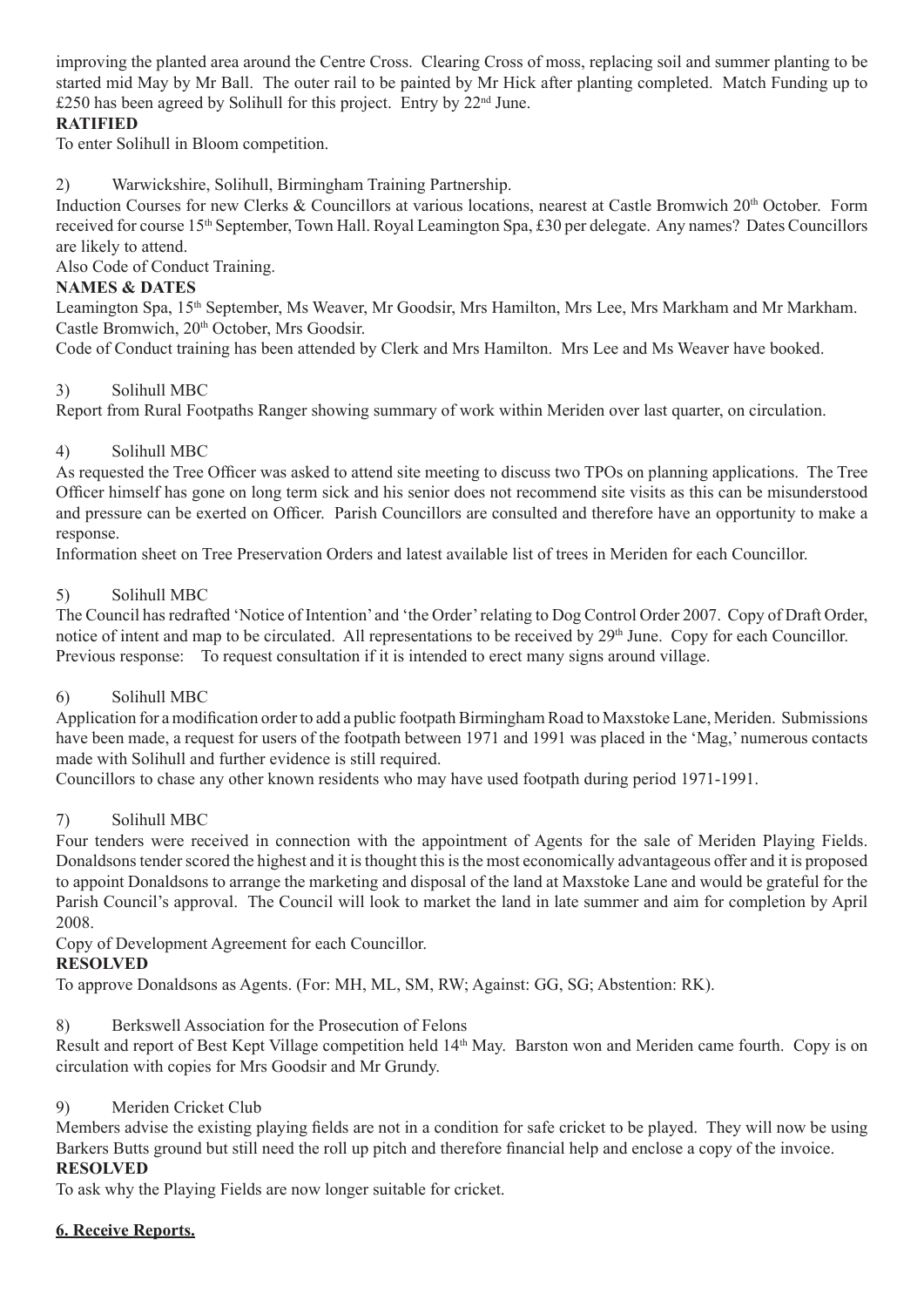Meriden Village Hall Management Committee – Mrs Goodsir reported that Caroline Spelman MP will be holding surgeries in the Village Hall.

W&WMALC Solihull Area Committee – Ms Weaver, indicated that all members are welcome to attend meetings but only named representatives are able to vote. Also provide representatives to W&WMALC and Standards Board. Topics included security at BIA and the Charter.

### **7. Village Matters.**

1) Letter from resident.

Open letter to newly elected parish councillors to start dialogue on various topics such as village environment, amenities, communication and sustainability.

Resident attended Sub-Committee meeting suggesting that Meriden should be looking to the future for the village, finding a way forward and that an event / workshop should be held and perhaps work towards a Village Appraisal / Plan. He and his wife are prepared to be involved.

#### 2) Application to use The Green.

Ist Meriden Scout Group has applied to use The Green to mark the Centenary of the Scouting Movement by holding a Sunrise Ceremony on  $1<sup>st</sup>$  August 2007. The event to take place from 7.45 – 8.30 hours involving all Scouts renewing their promise, hopefully a prayer and also request to have the Union Flag raised.

### **RESOLVED**

Approval for event.

Approval for Union Flag to be hoisted for the day.

### 3) Allotments

Clerk would like Councillors to look at allotments and assess whether the Parish Council should look to improve the facilities. Earlier this year it was found cover was missing from meter which is a couple of feet below ground level. A request was made to Severn Trent to install cover. There was so much growth unable to locate the meter, therefore this is dangerous. Suggest also the top allotment which is an odd shape is used for parking.

#### **AGREED**

That the top area is used for parking.

#### 4) Meters.

The Parish Council has a number of meters and readings need to be checked as found to our cost with the water meter on the allotments. This has been done in the past by Clerk with a lot of assistance from Mr Jones.

Recommend that the meters are read quarterly by Mr Dean as he already attends the Public Conveniences and the Playing Field.

At the Playing Fields, there are 3 electric meters in the dressing rooms and one water meter outside.

Public Conveniences, two electric meters in the back room and one water meter outside.

Allotments, one water meter.

Suggest £10 per quarter.

There is also locked access to electricity supply for those using The Green, this has again been done by Mr Jones. Suggest this is again done by Mr Dean with a call out fee of £10 as there is a requirement for two visits.

#### 5) Public Conveniences

Anti social behaviour and the toilets and impact on surround were discussed and it was decided that there has to be future discussion, considering all available options, including:

Local residents reporting incidents; Demolition; CCTV; Artificial camera.

# 6) Bus shelters.

For information: Work on the approved maintenance contract with Littlethorpe on 5 newer shelters is likely to be happening this week. That is to bring back to new condition with just one open aperture at leading edge.

Clerk also meeting a representative of Centro regarding assistance with the process of replacing bus shelter at James Dawson Drive. (This shelter is located in Coventry CC area).

# **8. Planning Matters**

1) P/A 2007/1089 - 2 Thebes Close, Millison's Wood. Proposed first floor bedroom and en-suite extension.

#### **RATIFIED**

Leave to 'Neighbour Notification'.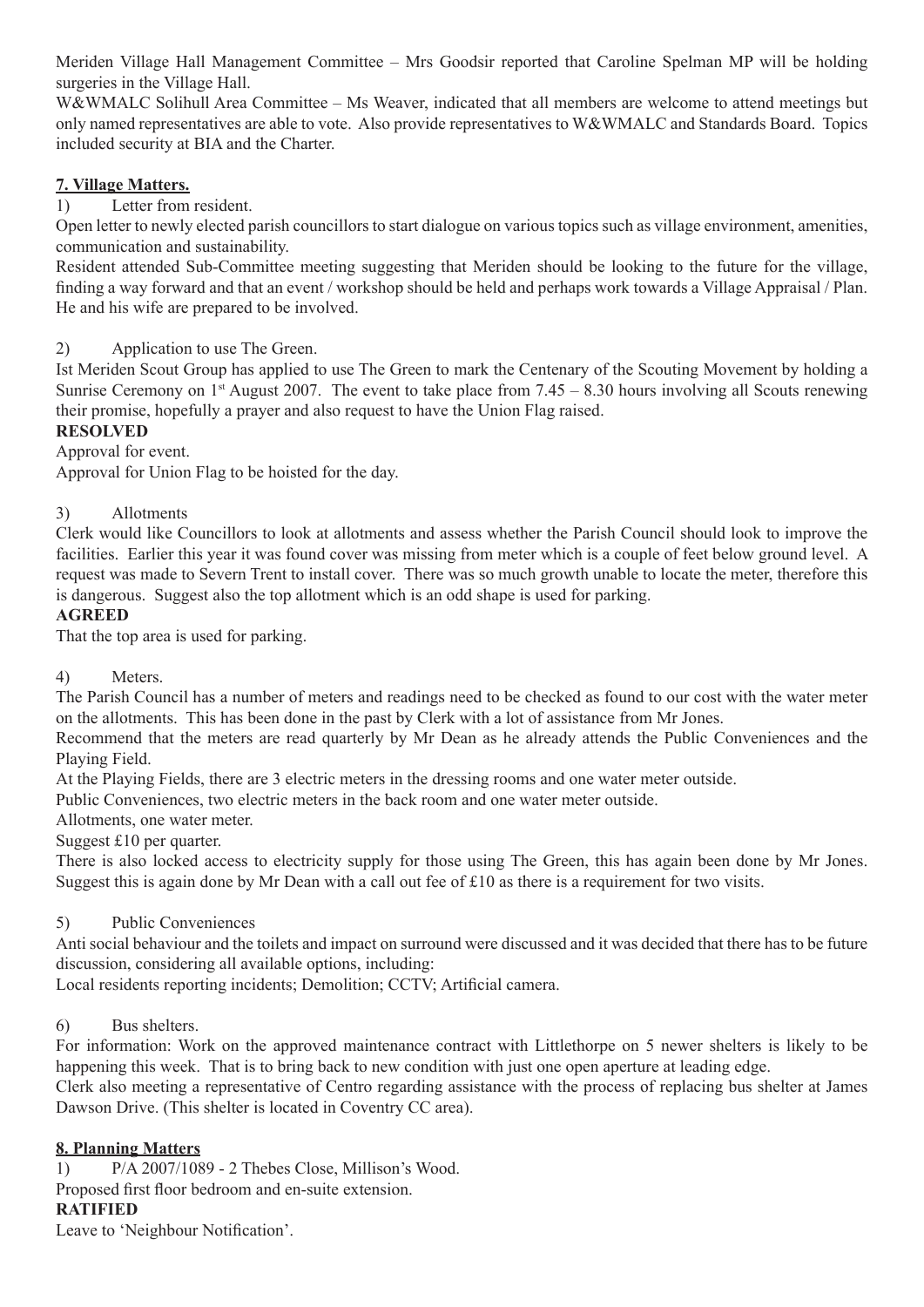2) P/A 2007/1096 - Highbury House, Berkswell Road.

First floor bedroom over the existing indoor swimming pool.

#### **RATIFIED**

Question percentage increase.

3) P/A 2007/1151 - 59 Strawberry Fields.

Ground floor rear extension to form a conservatory.

# **RATIFIED**

Leave to 'Neighbour Notification'.

4) P/A 2007/1167 - Berryfields Farm, Berkswell Road. Prior notification for a barn to store hay / straw. **RATIFIED**

No observations

5) P/A 2007/656 Decision – 9 Grace Road, Millison's Wood. Conditional permission for single storey side extension to create extended kitchen and relocated garage.

6) P/A 2006/2256 Withdrawn - Traffic Roundabout (No.37) at Hampton Lane / Fillongley Road. 4 No. non-illuminated free standing sponsorship signs (1000mm long and 880mm overall height).

7) P/A 2006/2269 Withdrawn - Traffic Island (No.30) at Hampton Lane / Kenilworth Road. 4 No. non-illuminated free standing sponsorship signs (1000mm long and 500mm overall height).

8) P/A 2007/962 Decision - 7 Glovers Close.

Full plans approval for construction of bedrooms at first floor level extension of garage and internal alterations. 9) P/A 2007/812 Decision - Brooklyn, Main Road.

Listed Building approval for new balustrades to side of existing main entrance steps.

10) P/A 2007/1231 - 8 Whichcote Avenue.

Ground floor rear extension to form a porch.

# **RESOLVED**

Object: Over intensive; Detracts from original design concept and street scene.

11) P/A 2007/1251 - Land adjacent to 21 Grace Road, Millison's Wood.

Fell two birch trees and reduce height of eight birch trees from  $3 - 7.5$  metres.

# **RESOLVED**

To allow only essential maintenance.

12) P/A 2007/1308 - 53 Strawberry Fields.

Ground floor rear extension to form a conservatory.

# **RESOLVED**

Leave to Neighbour Notification.

13) P/A 2007/1332 - 158 Main Road.

First floor extension over garage to form bedroom and bedroom with en suite and creation of a pitch roof over existing porch.

# **RESOLVED**

No observations.

14) P/A 2007/899 Decision – Meriden Fields Recreation Ground adjacent to 1 Hampton Lane. TPO approval to fell 1 No. oak tree and pollard 1 No. oak tree to 6-7 metres leaving secondary growth. Councillor to approach tree specialist for observations.

15) P/A2007/990 Decision - 17 Glovers Close.

TPO approval for removal of dead wood and a 15% crown reduction.